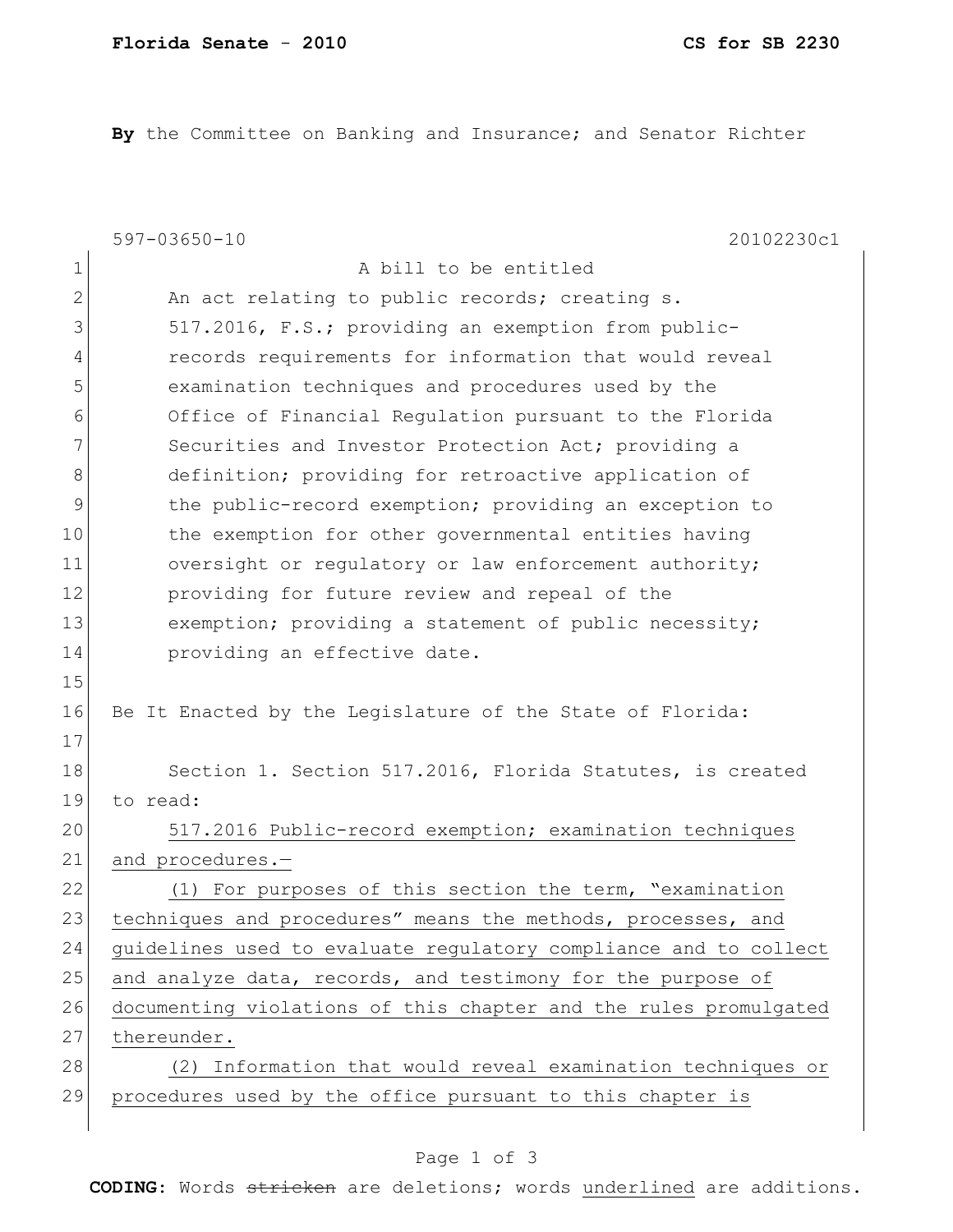|    | $597 - 03650 - 10$<br>20102230c1                                 |
|----|------------------------------------------------------------------|
| 30 | confidential and exempt from s. 119.07(1), and s. 24(a), Art. I  |
| 31 | of the State Constitution. This exemption applies to such        |
| 32 | information held by the office before, on, or after the          |
| 33 | effective date of this exemption.                                |
| 34 | (3) Confidential and exempt information that would reveal        |
| 35 | examination techniques or procedures may be provided by the      |
| 36 | office to another governmental entity having oversight or        |
| 37 | regulatory or law enforcement authority.                         |
| 38 | (4) This section is subject to the Open Government Sunset        |
| 39 | Review Act in accordance with s. 119.15 and shall stand repealed |
| 40 | on October 2, 2015, unless reviewed and saved from repeal        |
| 41 | through reenactment by the Legislature.                          |
| 42 | Section 2. (1) It is the finding of the Legislature that it      |
| 43 | is a public necessity that information that would reveal         |
| 44 | examination techniques or procedures used by the Office of       |
| 45 | Financial Regulation pursuant to chapter 517, Florida Statutes,  |
| 46 | the Florida Securities and Investor Protection Act, be made      |
| 47 | confidential and exempt from s. 119.07(1), Florida Statutes, and |
| 48 | s. 24(a), Art. I of the State Constitution. This exemption is    |
| 49 | necessary to ensure the Office of Financial Regulation's ability |
| 50 | to effectively and efficiently administer the examination        |
| 51 | program under chapter 517, Florida Statutes, which would be      |
| 52 | significantly impaired without the exemption.                    |
| 53 | (2) Examinations are an essential component of securities        |
| 54 | regulation. The mere existence of an examination program fosters |
| 55 | regulatory compliance and deters fraud and abuse by industry     |
| 56 | participants. Examinations often detect violations in their      |
| 57 | early stages. This early detection allows corrective action to   |
| 58 | be taken before significant harm can be done to investors. Due   |
|    |                                                                  |

## Page 2 of 3

**CODING**: Words stricken are deletions; words underlined are additions.